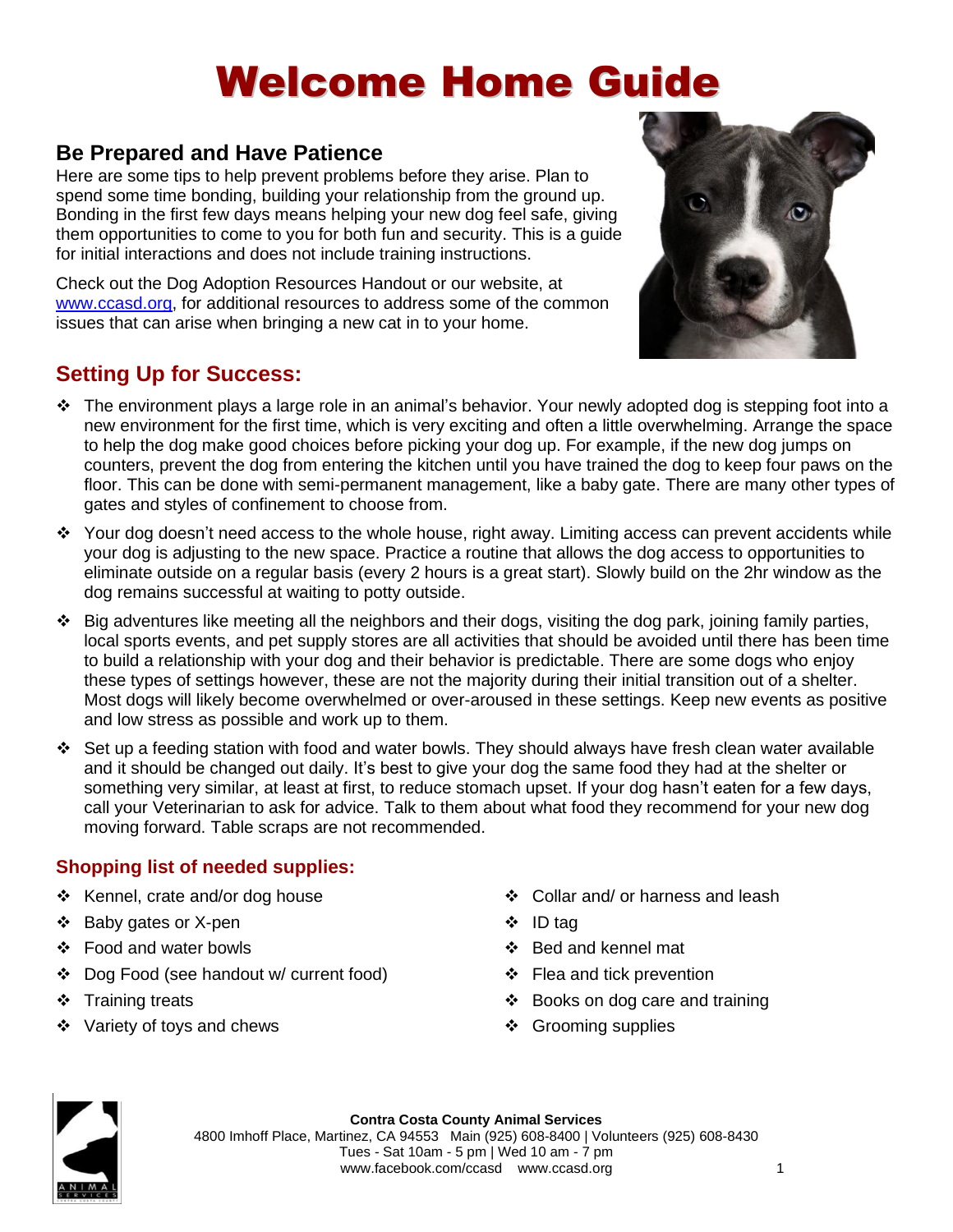#### **How Dogs Learn:**

Dogs learn by association, just like humans. If a behavior or activity feels good or pays off, we are more likely to repeat it. We can harness this principle with our new dogs by offering rewards (things that feel good) to the dog when we like what they are doing. For example, if the goal is to have your dog make eye contact before the door opens, start by rewarding the dog for making eye contact when it's offered in any context. Owners who do this notice the dog making more eye contact in different situations. This behavior can then be put on cue, so that the dog's name (or another word, noise, movement) means, "Please make eye contact".

This process can be sped up with the use of a marker, typically dog owners and professionals use a clicker. A marker is a sound that is used to point out the moment the dog is doing the desired behavior, like taking a photo. The click sound predicts that reinforcement is coming and helps the dog connect the desired behavior and the reward. Using a marker provides the ability to say, "*that* is what I want!" This method of training has been scientifically proven to speed up your dog's learning and help maintain new skills longer. The best part is that this method works well for all animals.

If a behavior or activity results in a negative consequence (something that feels bad), the dog is less likely to perform the behavior they THINK caused the negative event. Although punishment can stop of decrease a behavior in the moment, these results are not long lasting and can have unwanted effects. This is why dog owners should do their best to avoid punishing the dog intentionally or by accidents (yelling at the dog versus a door slamming shut from the wind) and stick to more reliable methods of building behavior.

It is especially important to take extra consideration when bringing a new dog home. Take time to get to know their unique body language and reactions. Expose your dog to new experiences slowly and mindfully; what is fun for one dog can be utterly terrifying for another. Negative experiences break down relationships and can cause bigger behavior problems.

#### **Enrichment and Decompression:**

- ❖ The shelter environment can be a stressful place for many animals. After a stressful event, a dog's body and mind need time to rest and regulate. This process is called decompression and is different for all animals. Enrichment provides species typical behavior (for dogs – sniffing, licking, chewing, barking, chasing, shredding, running, digging, and walking) outlets for this built up stress. Keeping in mind that dogs need to be set up for success, take care to provide appropriate outlets for these types of behaviors. Careful set up of enrichment can also help ease new dogs into confinement (crate, closed room, exercise pen). There are many options for store bought or homemade enrichment toys.
- ❖ Many dogs will find it enriching to get to know every inch of their new space, allowing time for this is a great idea. Not all dogs will be comfortable enough to lay down right away and it may take some time to learn your new pup's favorite games and treat preferences. Embrace the opportunity to get to know them better by offering choices (Biscuit or bone? Ball or rope toy? Chicken or beef?) and observing body language. For many dogs, you may be providing them with an experience they've never had before. Watching dogs investigate and make choices can be fun and enriching for humans as well!

#### **Keep it Fun, Keep it Safe:**

❖ Have fun training, playing and living with your new companion! Please don't hesitate to contact a certified behavior professional if you see behaviors that make you uncomfortable. Getting help as soon as there are questions is the best way to start understanding the behavior and modifying it. It's never too soon to begin



**Contra Costa County Animal Services**  4800 Imhoff Place, Martinez, CA 94553 Main (925) 608-8400 | Volunteers (925) 608-8430 Tues - Sat 10am - 5 pm | Wed 10 am - 7 pm www.facebook.com/ccasd www.ccasd.org 2